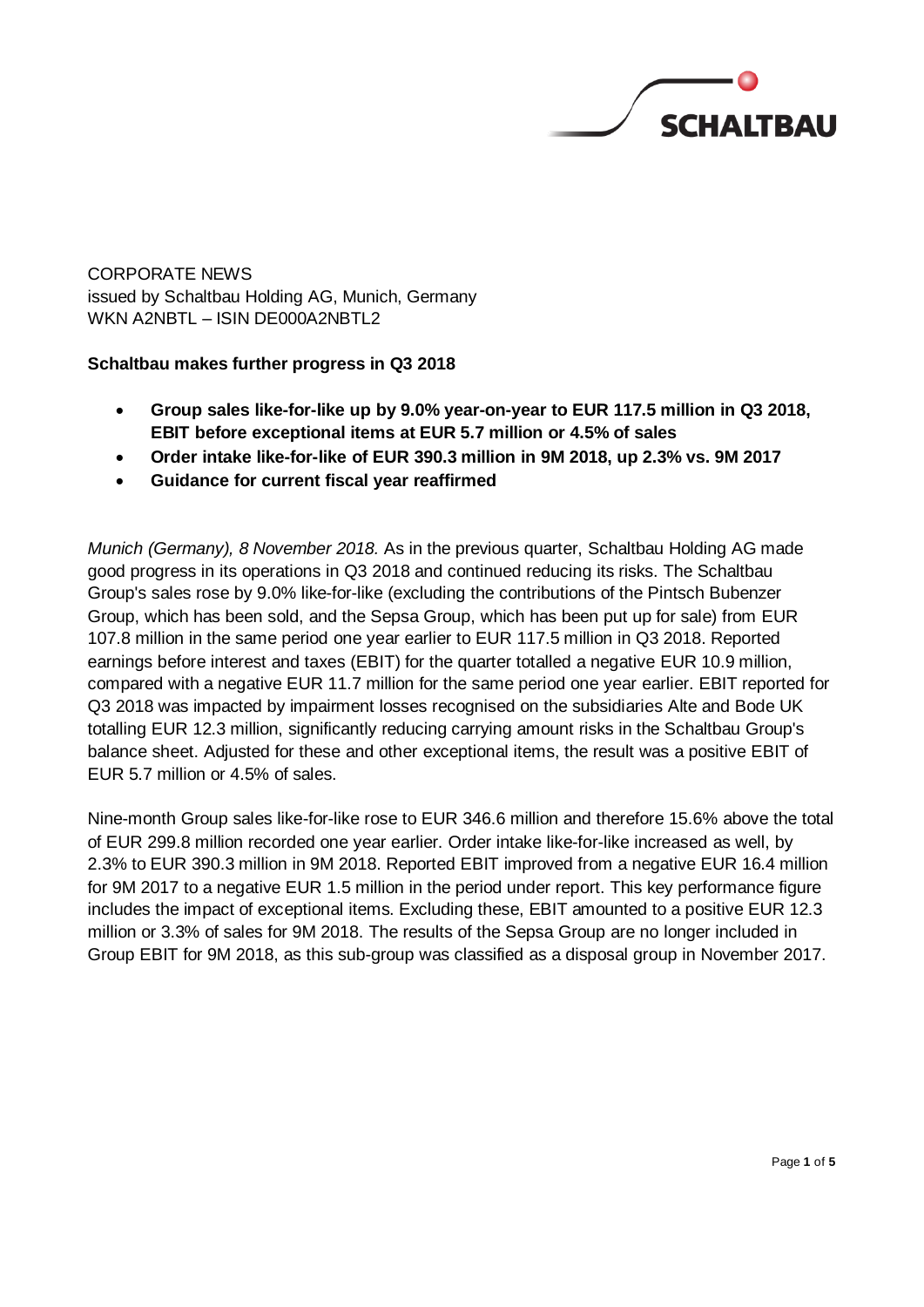

The bulk of the impact of exceptional items included in EBIT reported for 9M 2018 related to impairment losses recognised in Q3 2018 on the carrying amounts of the subsidiaries Alte and Bode UK, totalling EUR 12.3 million.

Dr Albrecht Köhler, Spokesman of the Executive Board of Schaltbau Holding AG, commented on the Group's business performance in recent months as follows: "In Q3 2018 we made further progress on our way back to sustainable profitability. Both sales and EBIT adjusted for exceptional items developed positively during the quarter under report. We are also making good progress with restructuring measures and the related cost structure adjustments, and our solid order book provides an excellent basis for substantial growth. Furthermore, by recognising impairment losses on Alte and Bode UK, we have considerably reduced exposures to risks in the Group's balance sheet. We still have a lot to do; in particular we need to increase our gross margins, improve our production planning processes and reduce net working capital. However, developments within the Group so far this year show that we are on the right track."

## **Performance of the segments**

Overall, Schaltbau profited from significant volume increases in the Mobile Transportation Technology and Components segments during the first nine months of 2018. The improvement in the EBIT contribution from the Components segment was particularly encouraging.

In the Mobile Transportation Technology segment, external order intake totalled EUR 236.4 million in 9M 2018, i.e. 6.0% down on the previous year's EUR 251.5 million. However, the segment's external sales grew significantly from EUR 190.1 million to EUR 220.5 million, driven by the strong business performance of the Bode Group. EBIT totalled a negative EUR 16.0 million, compared with a negative EUR 16.2 million for the same period in the previous year. Whereas EBIT for 9M 2017 was impacted by an impairment loss of EUR 12.0 million recognised on the Sepsa investment, this key performance figure for 9M 2018 included impairment losses totalling EUR 12.3 million recognised on the Alte and Bode UK investments, as well as a one-off expense of EUR 3.8 million arising in conjunction with the purchase of a Sepsa property. Adjusted for these effects, the EBIT development was moderately positive and is set to gather pace in the coming quarters on the back of further improvements in productivity.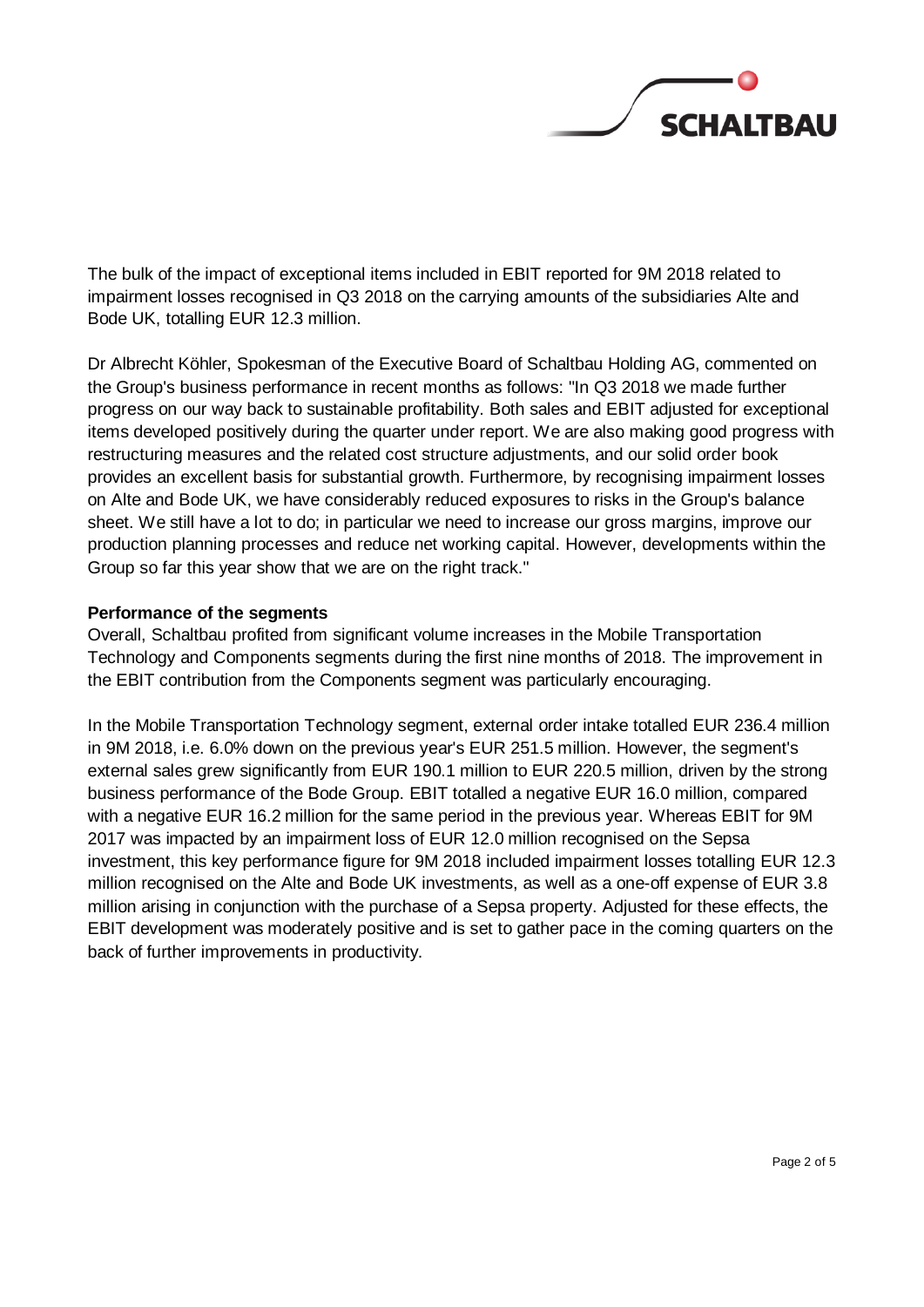

In the Stationary Transportation Technology segment, external sales amounted to EUR 44.0 million for 9M 2018, compared with EUR 77.5 million in the previous year. Excluding the Pintsch Bubenzer Group (sold), external segment sales totalled EUR 35.8 million, 14.5% down on the comparable figure of EUR 41.8 million recorded one year earlier. The sluggish performance so far this year has been due to customer-related delays on projects, which, however, should still be feasible to a large extent by the end of the year. External order intake figures for the Stationary Transportation Technology segment developed very strongly, amounting to EUR 60.1 million excluding Pintsch Bubenzer and therefore a substantial EUR 14.9 million up on the EUR 45.2 million reported for 9M 2017. Among other items, this development resulted from a major order for a train formation system. Segment EBIT improved to a positive EUR 0.2 million in 9M 2018, compared with a negative EUR 7.0 million recorded one year earlier. The positive performance is primarily due to the reversal of provisions for pending losses on onerous contracts amounting to EUR 7.1 million for the Platform Screen Doors project in Brazil.

In 9M 2018, business performance in the Components segment improved significantly year-onyear. External sales rose by 17.1% to EUR 112.2 million (9M 2017: EUR 95.8 million). EBIT improved by EUR 6.5 million from EUR 15.9 million in 9M 2017 to EUR 22.4 million in 9M 2018. At EUR 115.7 million, external order intake in 9M 2018 also surpassed the figure of EUR 108.6 million recorded in 9M 2017.

## **Positive outlook reaffirmed**

Due to the good performance reported for 9M 2018, management reaffirms its guidance for the full fiscal year. Schaltbau forecasts Group sales in the region of EUR 480 million to EUR 500 million and Group order intake of EUR 500 million to EUR 520 million, both excluding the contributions of the Sepsa Group, which has been put up for sale. The sales shortfall resulting from the sale of the brake systems business will be offset by the expected net growth of the remaining Group companies. Based on a continuation of the good order situation, the EBIT margin for 2018 (excluding exceptional items) should improve to around 3% of sales. The first beneficial effects of the restructuring process begun in 2017 are set to make a positive contribution. In addition to the supplementary bargaining agreement concluded in the Stationary Transportation Technology segment, productivity improvements through optimised production processes and better purchasing conditions are therefore also expected to result in lower personnel and material costs.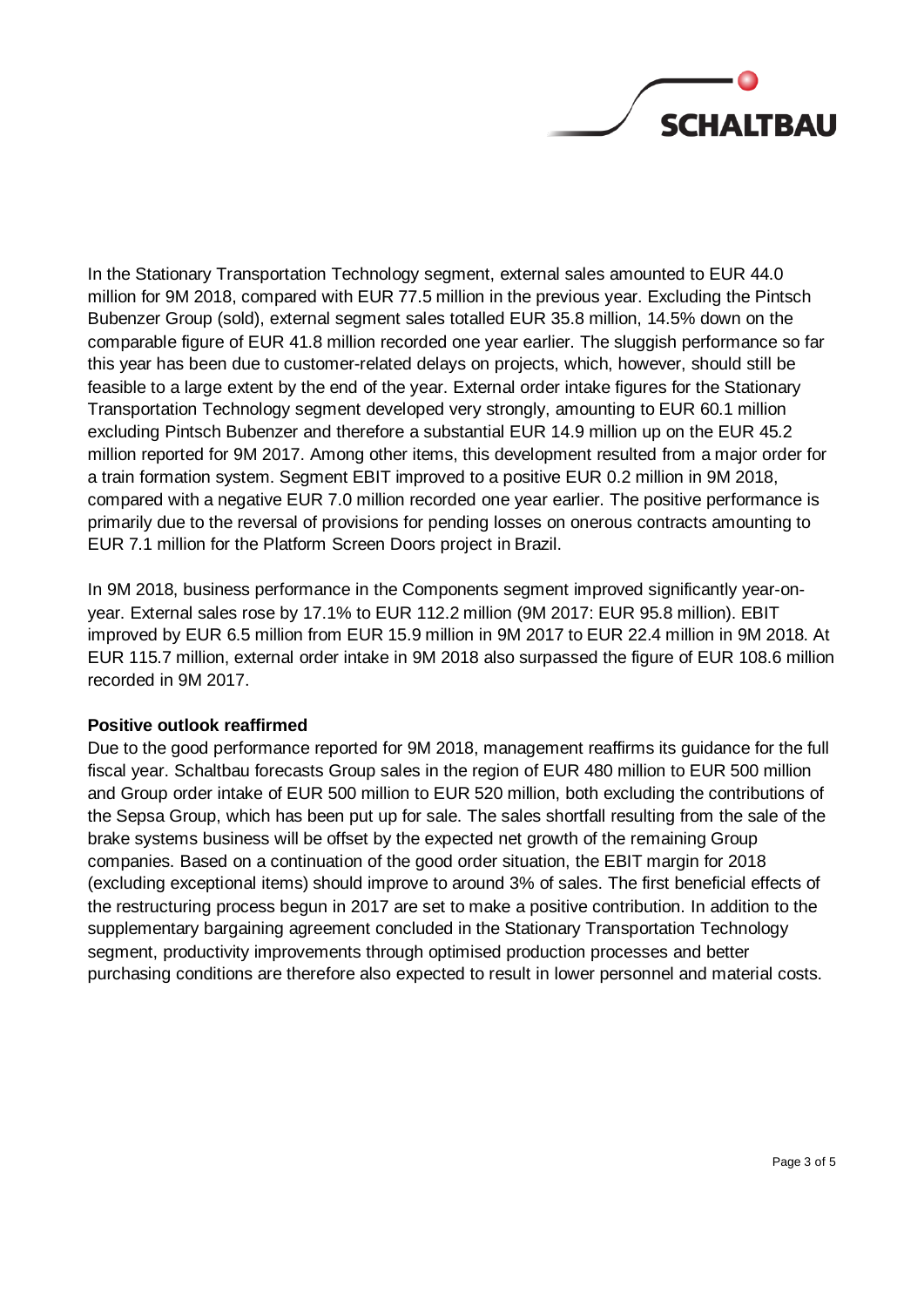

| In EUR million, unless otherwise indicated             | 9M 2018    | 9M 2017    | $\Delta$ absolute | $\Delta$ in % |
|--------------------------------------------------------|------------|------------|-------------------|---------------|
| Order intake                                           | 420.2      | 444.1      | $-23.9$           | $-5.4$        |
| lOrder intake<br>excluding Pintsch Bubenzer and Sepsa* | 390.3      | 381.4      | $+8.9$            | $+2.3$        |
| Order book (at period-end)                             | 515.5      | 509.0      | $+6.5$            | $+1.3$        |
| <b>Sales</b>                                           | 376.1      | 363.0      | $+13.1$           | $+3.6$        |
| Sales excluding Pintsch Bubenzer and Sepsa*            | 346.6      | 299.8      | $+46.8$           | $+15.6$       |
| <b>EBIT</b>                                            | $-1.5$     | $-16.4$    | $+14.9$           |               |
| <b>EBIT</b> before exceptional items 2018              | 12.3       |            |                   |               |
|                                                        | 30.09.2018 | 31.12.2017 | $\Delta$ absolute | $\Delta$ in % |
| Net financial liabilities                              | 111.7      | 158.4      | $-46.7$           | $-29.5$       |
| Equity ratio (in %)                                    | 25.4       | 15.6       | $+9.8$            | $+62.8$       |
| Number of employees                                    | 3,161      | 3,370      | $-209$            | $-6.2$        |

Key figures from the consolidated financial statements of Schaltbau Holding AG, 9M 2018

\* Pintsch Bubenzer was deconsolidated due to sale on 1 March 2018. Sepsa was put up for sale in November 2017. Its operational results are therefore no longer included in Group EBIT since that point in time.

As of today, further details on the results of 9M 2018 will be provided in a presentation available at [www.schaltbau.com.](https://schaltbau.com/investor-relations/presentations/) Results for the full fiscal year ended on 31 December 2018 will be published on 2 April 2019.

**Contact** Wolfgang Güssgen Head of Investor Relations & Corporate Communications Schaltbau Holding AG Hollerithstraße 5 81829 Munich Germany T +49 89 93005-209 [guessgen@schaltbau.de](mailto:Guessgen@schaltbau.de) [www.schaltbau.com](http://www.schaltbau.com/)